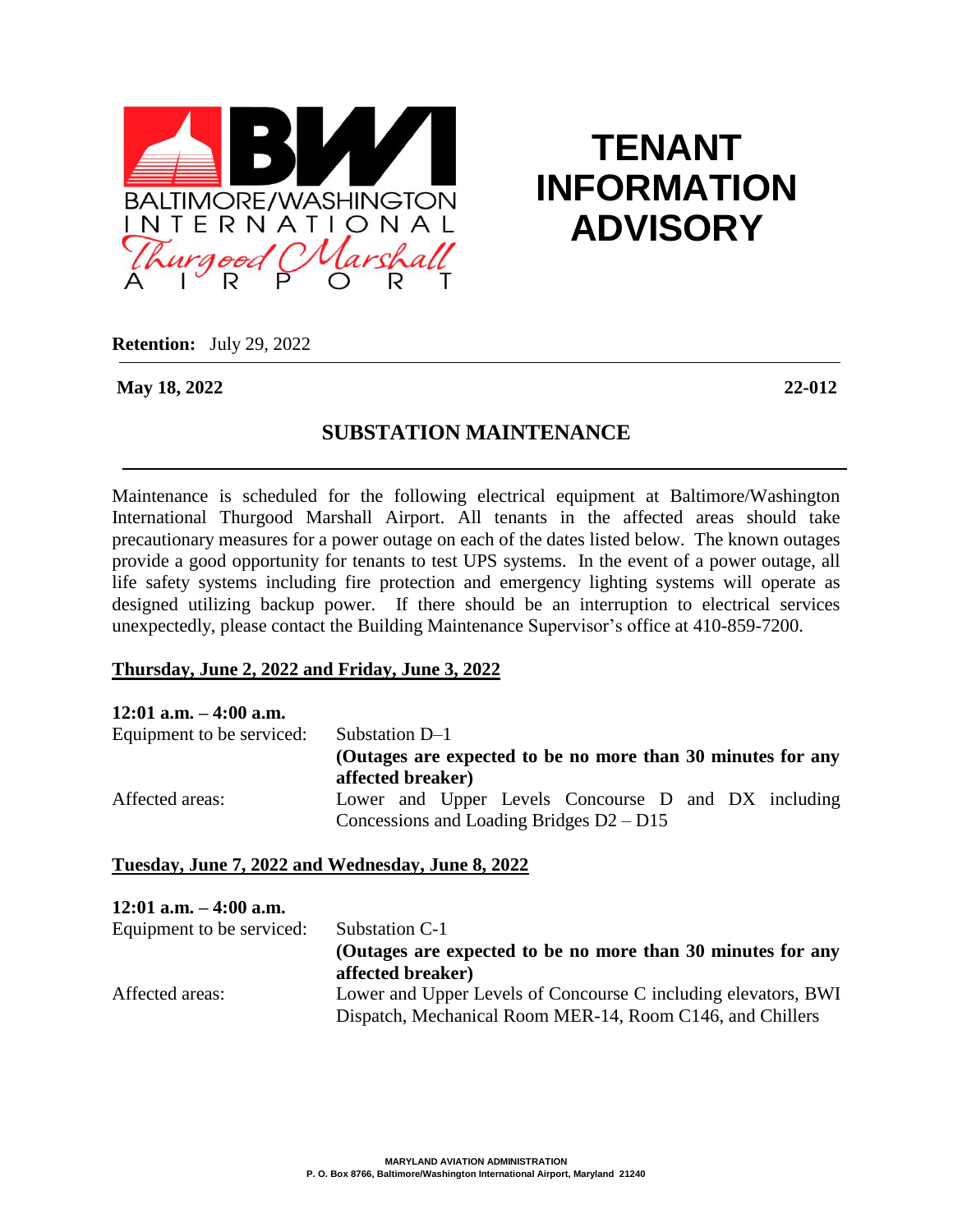Tenant Information Advisory 22-012 Page Two

## **Wednesday, June 8, 2022 and Thursday, June 9, 2022**

### **8:00 a.m. – 12:00 p.m.**

| Equipment to be serviced: | <b>Substation Airfield Lighting Vault</b>                 |
|---------------------------|-----------------------------------------------------------|
|                           | (Airfield Lighting Vault no outage; Glycol Recovery Pump) |
|                           | outage expected to be no more than 30 minutes)            |
| Affected areas:           | Airfield Lighting Vault and Glycol Recovery Pump Station  |

### **Tuesday, June 14, 2022 and Wednesday, June 15, 2022**

#### **12:01 a.m. – 4:00 a.m.**

| Equipment to be serviced: | <b>Substation NT-CT</b>                                                                             |
|---------------------------|-----------------------------------------------------------------------------------------------------|
|                           | (Outages expected to be no more than 30 minutes for any                                             |
|                           | affected breaker)                                                                                   |
| Affected areas:           | Lower and Upper Levels Central Terminal, Third Floor (MAA<br>offices), and FAA offices (Floors 4-7) |

#### **Tuesday, June 21, 2022 and Wednesday, June 22, 2022**

### **12:01 a.m. – 4:00 a.m.**

| <b>Substation NT-D</b>                                            |
|-------------------------------------------------------------------|
| (Outages expected to be no more than 30 minutes for any           |
| affected breaker)                                                 |
| Lower and Upper Level North Terminal lighting and power           |
| receptacles; Upper Level North Terminal ticket counter power to   |
| include Alaska Air, Spirit, and United Airlines; Outbound Baggage |
| Belts 10, 11, and 12; lighting from Holdroom D1 to D8; Loading    |
| Bridges D2, D4, and D8; and Mechanical Room MER-1 NT100A          |
|                                                                   |

## **Wednesday, June 22, 2022**

| $2:00$ a.m. $-2:45$ a.m.  |                                                         |
|---------------------------|---------------------------------------------------------|
| Equipment to be serviced: | NT-D South side TSA Breaker Only                        |
|                           | (Outages expected to be no more than 30 minutes for any |
|                           | affected breaker)                                       |
| Affected areas:           | US Air Baggage TSA Screening Room NT102A and Jet Blue   |
|                           | Baggage TSA Screening Room NT104D                       |